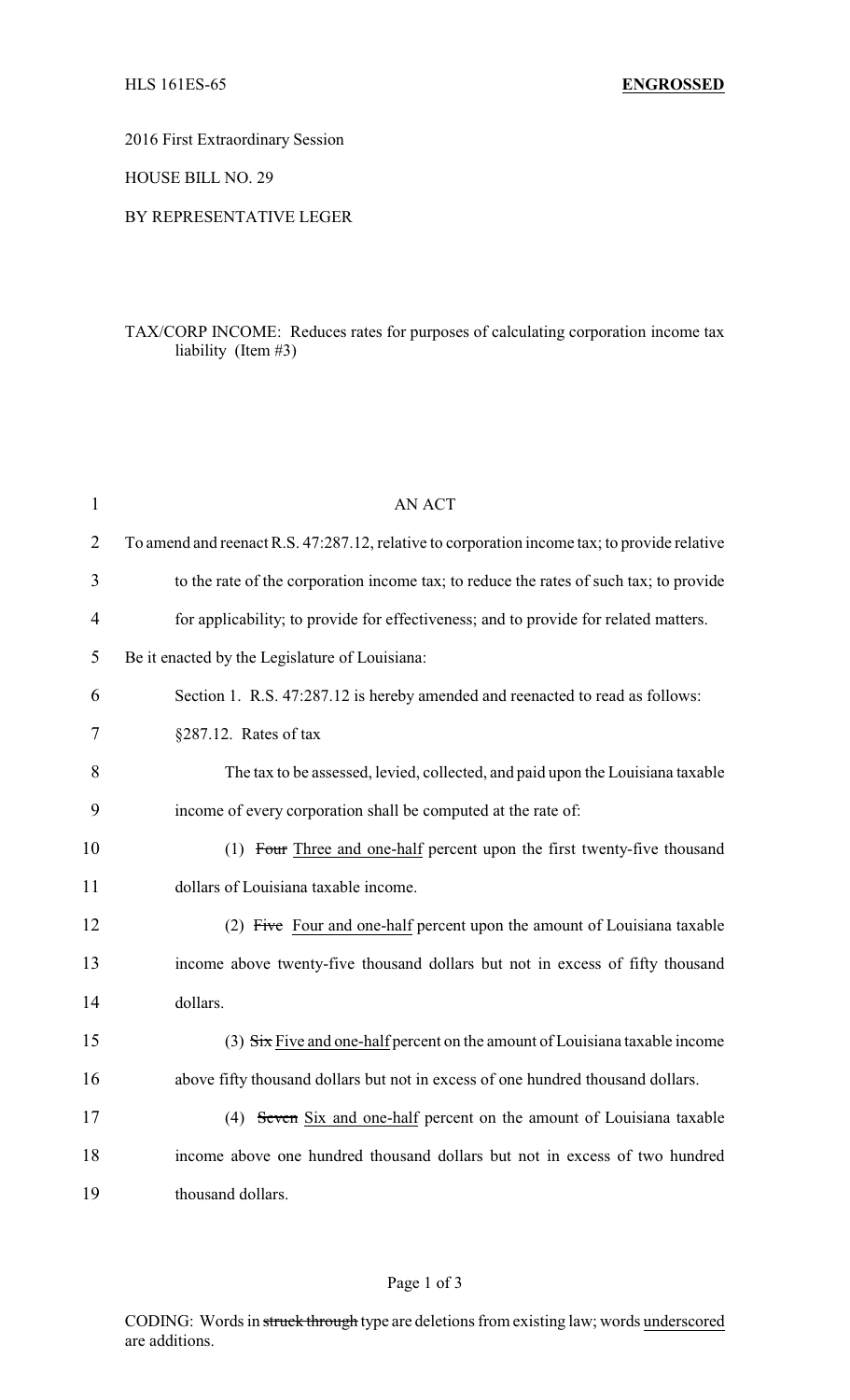1 (5) Eight Seven and one-half percent on all Louisiana taxable income in 2 excess of two hundred thousand dollars. 3 Section 2. The provisions of this Act shall be applicable to all tax years beginning

4 on and after January 1, 2017.

- 5 Section 3. This Act shall take effect and become operative if and when the proposed
- 6 amendment of Article VII of the Constitution of Louisiana contained in the Act which
- 7 originated as House Bill No. 6 of this 2016 First Extraordinary Session of the
- 8 Legislature is adopted at a statewide election and becomes effective.

# DIGEST

The digest printed below was prepared by House Legislative Services. It constitutes no part of the legislative instrument. The keyword, one-liner, abstract, and digest do not constitute part of the law or proof or indicia of legislative intent. [R.S. 1:13(B) and 24:177(E)]

HB 29 Engrossed 2016 First Extraordinary Session Leger

**Abstract:** Reduces rates for purposes of calculating corporation income tax liability.

Present law provides that the tax to be assessed, levied, collected, and paid on the La. taxable income of every corporation shall be computed at the following rates:

- $(1)$  4% on the first \$25,000 of La. taxable income.
- (2) 5% on La. taxable income above \$25,000 but not in excess of \$50,000.
- (3) 6% on La. taxable income above \$50,000 but not in excess of \$100,000.
- (4) 7% on La. taxable income above \$100,000 but not in excess of \$200,000.
- (5) 8% on all La. taxable income in excess of \$200,000.

Proposed law reduces the present law rates for the tax on the taxable income of corporations to the following:

- (1) From 4% to 3.5% on the first \$25,000 of La. taxable income.
- (2) From 5% to 4.5% on La. taxable income above \$25,000 but not in excess of \$50,000.
- (3) From 6% to 5.5% on La. taxable income above \$50,000 but not in excess of \$100,000.
- (4) From 7% to 6.5% on La. taxable income above \$100,000 but not in excess of \$200,000.
- (5) From  $8\%$  to 7.5% on all La. taxable income in excess of \$200,000.

Applicable to all tax years beginning on and after January 1, 2017.

### Page 2 of 3

CODING: Words in struck through type are deletions from existing law; words underscored are additions.